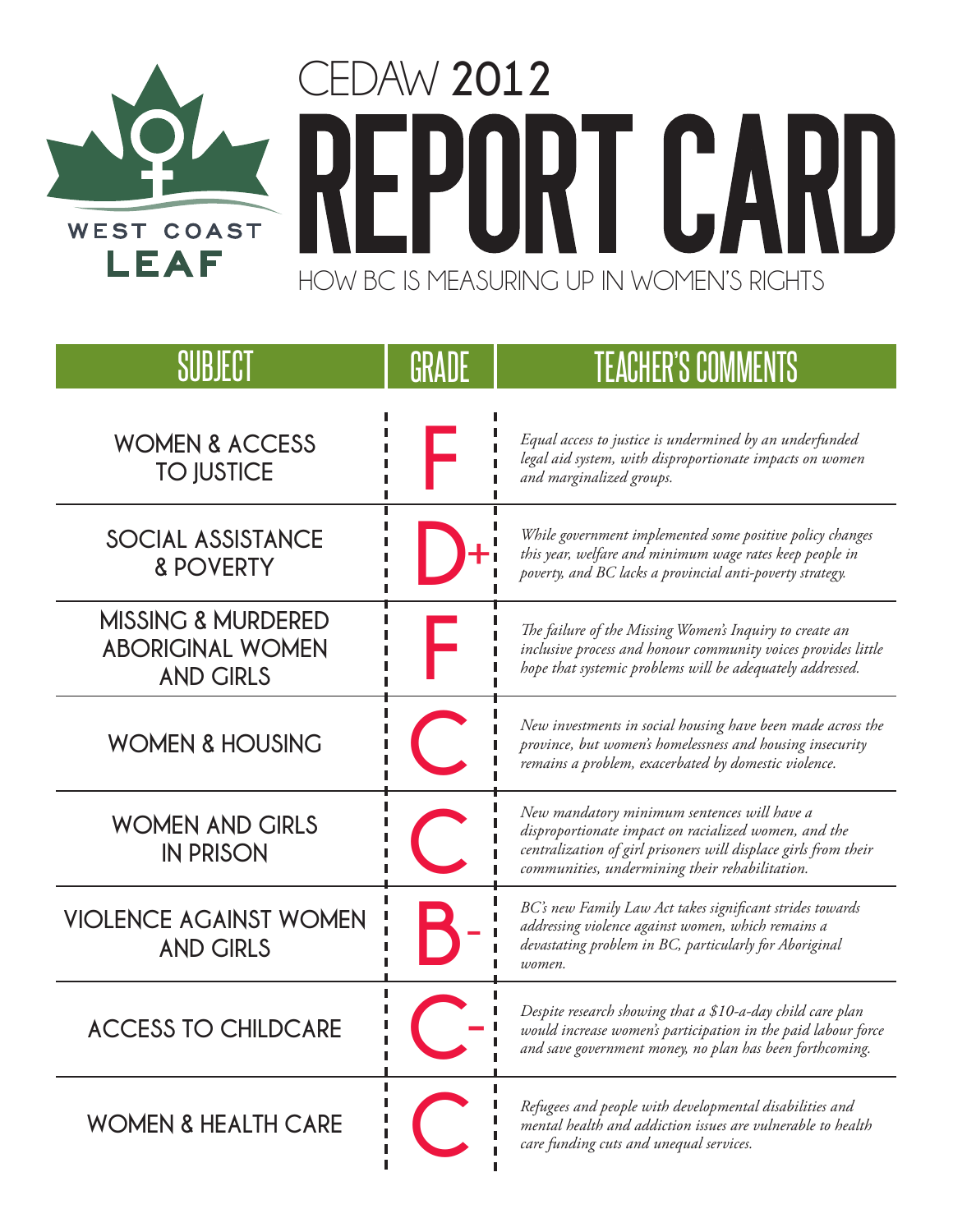

#### **CEDAW** REPORT CARD 2012

The purpose of this report card is to grade the Government of British Columbia on its compliance with the Convention on the Elimination of all forms of Discrimination Against Women (CEDAW).

Supported by the Law Foundation of British Columbia

#### REPORT CARD GRADING SCHEME

|    | Fulfillment of CEDAW obligations and satisfaction of the concerns of the CEDAW Committee. |
|----|-------------------------------------------------------------------------------------------|
|    | Considerable action towards fulfilling CEDAW standards and Committee standards.           |
|    | Some action taken. Needs continued improvement.                                           |
| I) | Very limited action. Needs significant improvement.                                       |
|    | Total inaction or detrimental action.                                                     |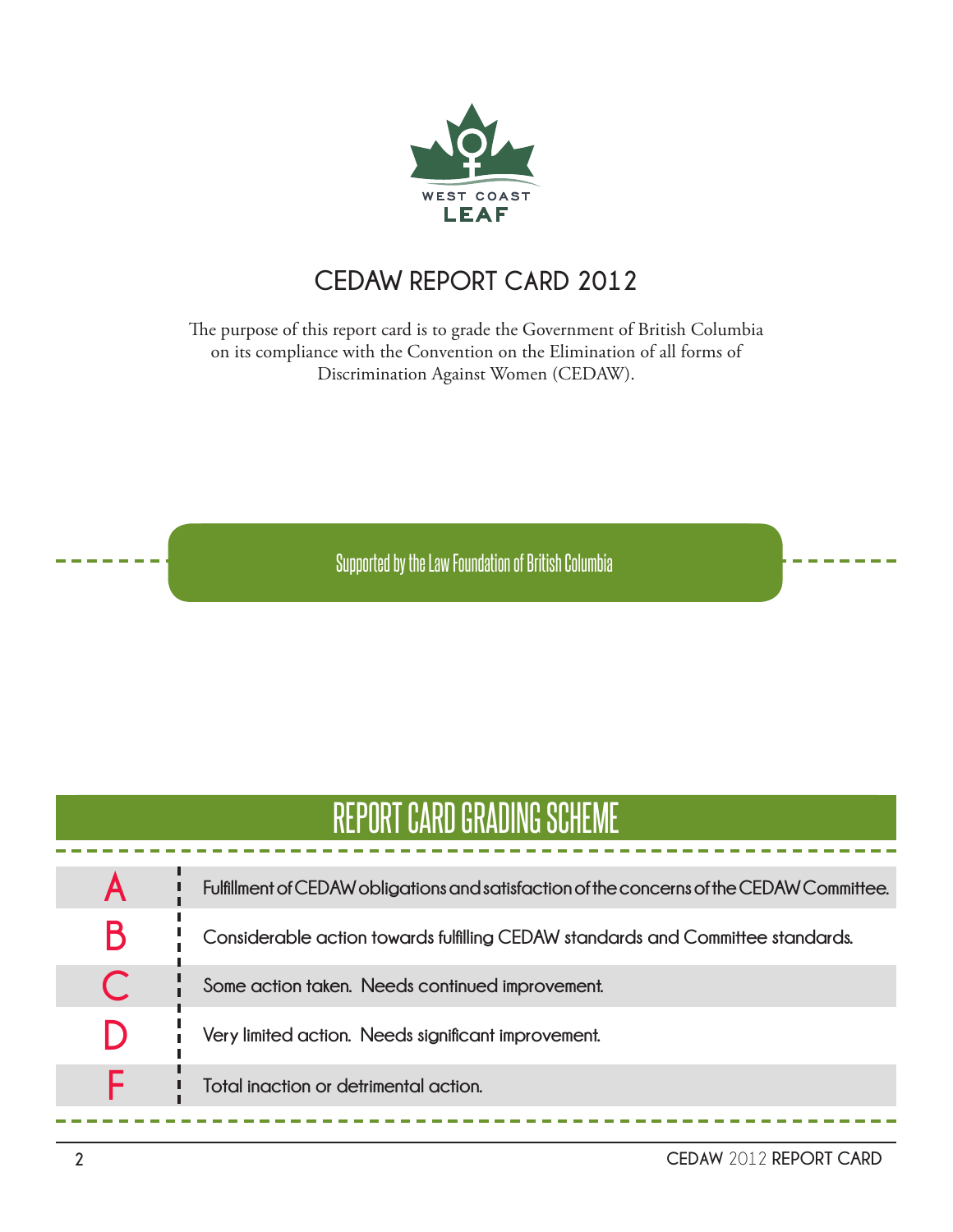# BACKGROUND

CEDAW enshrines important protections for women in international human rights law. The UN CEDAW Committee is an international body of independent experts who are charged with monitoring state parties' compliance and implementation of the Convention. Every four years, each country that has signed on to the Convention must report to the CEDAW Committee about how well it is measuring up to the CEDAW standards of women's equality. Non-governmental organizations may also submit what are called "shadow reports", expressing their views on that country's CEDAW compliance.

Canada ratified CEDAW on December 10, 1981. In October and November of 2008, the CEDAW Committee considered the sixth and seventh reports from Canada, along with reports from local NGOs, and issued its observations on Canada's compliance and implementation of the Convention. The BC CEDAW Group, a coalition of women's organizations in BC including West Coast LEAF, produced a shadow report about the situation for women in BC.

The Committee was very concerned about a number of issues concerning women's rights in Canada, and singled out some issues of significance in BC especially. The Committee took the unusual step of requiring Canada to report back to the Committee in a year on its progress on two issues of particular concern:

(1) establishing and monitoring minimum standards for the provision of funding to social assistance programs, and carrying out an impact assessment of social programs related to women's rights; and

(2) examining the failure to investigate the cases of missing and murdered Aboriginal women, and to address those failures.

The Government of Canada submitted its response to these questions in February 2010, and the BC CEDAW Group submitted a shadow report entitled "Nothing to Report." The UN Committee has not yet responded to these reports.

This Report Card measures how well BC is measuring up to some of the CEDAW obligations that fall within provincial jurisdiction, including these two areas of urgent concern to the Committee. For more information on our methodology and grading scheme used, please turn to the back cover of the Report Card.

#### **So… How is BC measuring up to international legal standards of women's equality?**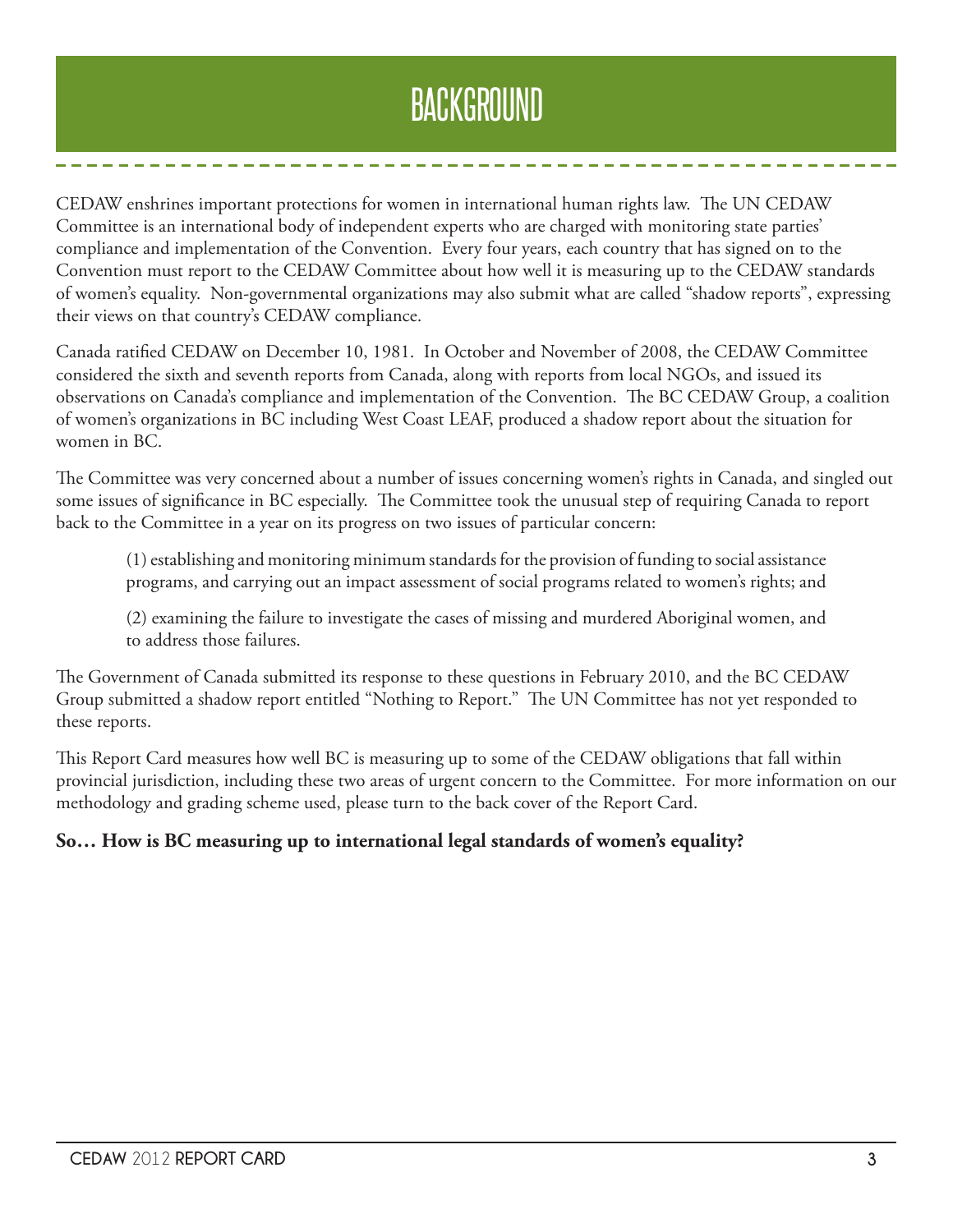The CEDAW Committee, as well as the UN Committees that monitor the International Covenant on Economic, Social and Cultural Rights (ICESCR) and the International Covenant on Civil and Politic Rights (ICCPR) have all raised Economic, Social and Cultural Rights (ICESCR) and the International Covenant on Civil and Political Rights (ICCPR) have all raised alarm about access to justice issues in Canada. In 2008, the CEDAW Committee was concerned that "financial support for civil legal aid has diminished and that access to it has become increasingly restricted, in particular in British Columbia, consequently denying low-income women access to legal representation and legal services," and calling on governments to ensure access to justice for all women, particularly vulnerable women.<sup>1</sup> The ICCPR Committee has highlighted the particular needs of Aboriginal women for effective access to justice, given their high rates of violent victimization.<sup>2</sup> A 2010 Resolution of the UN General Assembly describes access to justice as an "essential determinant of effective eradication of poverty"<sup>3</sup> and the UN Secretary General describes access to justice as an important link between women's empowerment and poverty eradication.<sup>4</sup>

In 2012, the CEDAW Committee found that an Aboriginal woman from the North West Territories had been discriminated against when she was refused adequate legal aid to protect her rights from an abusive ex-spouse.5 The Committee asked the government to "review its legal aid system to ensure that Aboriginal women who are victims of domestic violence have effective access to justice" and "recruit and train more Aboriginal women to provide legal aid to women from their communities," highlighting the ways in which the government's failure to invest in legal aid has a disproportionate effect on marginalized individuals, especially women in rural and remote communities.

Little has changed on BC's legal aid scene in the past year. The Legal Services Society extended the hours of service for its Family LawLINE, which allows qualifying low-income callers to receive brief, "next step" legal advice from a family law lawyer over the phone.<sup>6</sup> In December 2011, government added \$2.1 million to the legal aid budget for family and child protection matters.<sup>7</sup> This is the first funding increase for the Legal Services Society's family programs since 2005, and will only allow LSS to maintain its current levels of service, which West Coast LEAF has repeatedly noted are far too low to meet the needs of low-income British Columbians in need of legal representation.<sup>8</sup> A study conducted by a law professor at the University of Windsor found that as many as 80 percent of people involved in civil or family legal cases in BC are without a lawyer, leading to significant backlogs and delays.<sup>9</sup> In a submission to government, the Legal Services Society acknowledged that, at current funding levels, "LSS is not able to provide the range of services low-income people need to resolve their legal problems", nor is it "able to establish tariffs that will attract and retain lawyers to legal aid work."<sup>10</sup> Lawyers took a stand over the lack of legal aid this year, withdrawing duty counsel services in courthouses across the province to raise awareness and pressure government to address the critical underfunding of the provincial legal aid system.<sup>11</sup>

BC judges have also raised the alarm about inadequate access to justice in the province and the "almost non-existent legal aid available."12 The Chief Justice of the Supreme Court of Canada has also called for improved access to justice in order "to keep our legal system, and our democracy, strong and healthy", emphasizing the necessity of access to justice to the rule of law.13 In a recent decision, the BC Supreme Court ruled that civil court hearing fees are unconstitutional because they constitute a barrier to access to justice that undermines the fundamental principles of our democracy and the rule of law.14 In his reasons, the judge criticized the provincial legal aid system for failing to meet the needs of British Columbians: "The criteria for legal aid support continues to narrow, and most legal aid schemes do not cover at all the middle classes who can have their lives economically destroyed by a lengthy court battle." The BC government is appealing this decision.

2010:

 $2012$ :  $\bigoplus$   $\begin{array}{c} 2011 & \text{C} \\ 2010 & \text{C} \end{array}$ 

F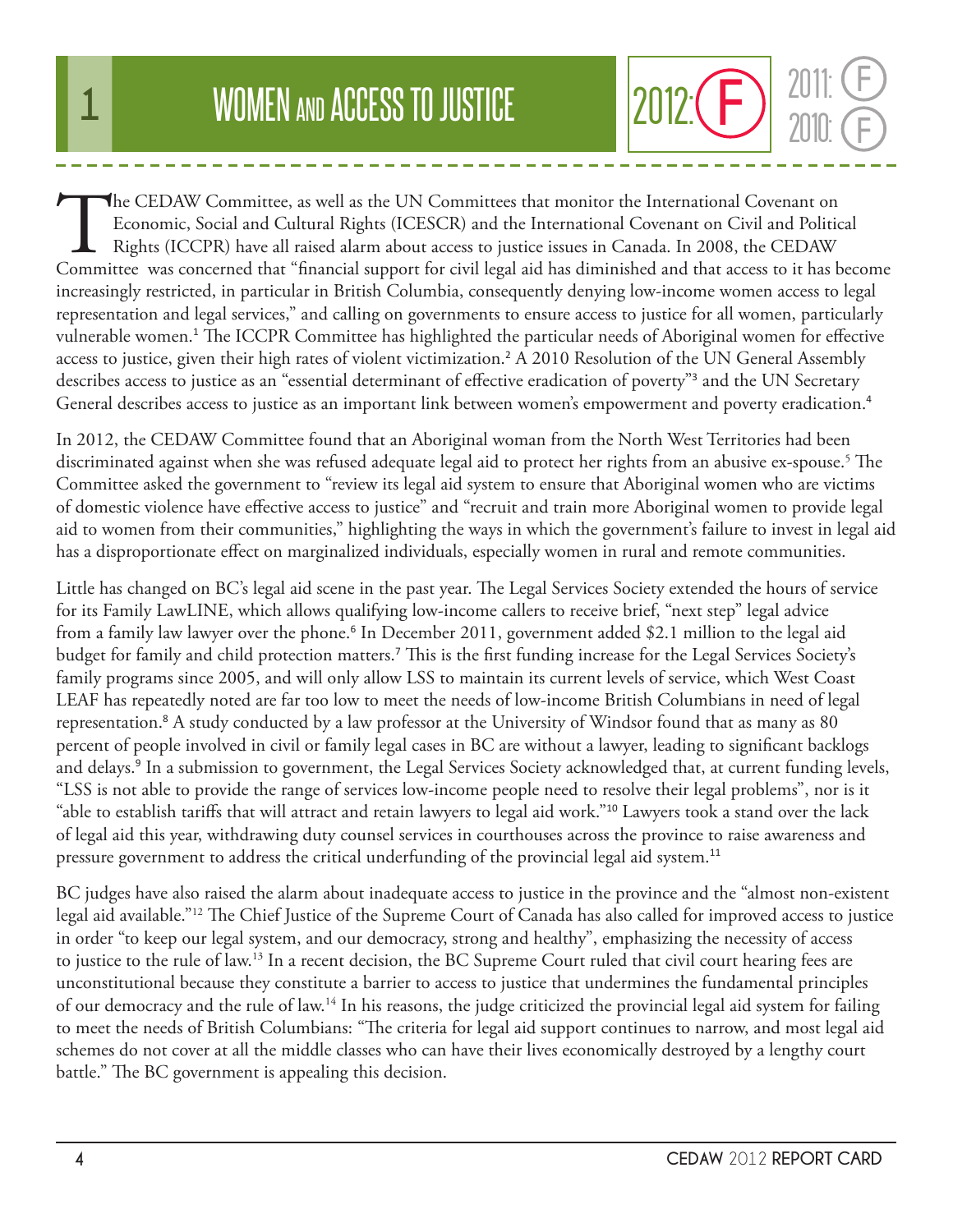

In 2008, the CEDAW Committee expressed concern at reports of cuts in social assistance schemes in many provinces and the resulting negative impact on the rights of vulnerable groups of women such as single moth Aboriginal n 2008, the CEDAW Committee expressed concern at reports of cuts in social assistance schemes in many provinces and the resulting negative impact on the rights of vulnerable groups of women such as single mothers, Aboriginal women, African-Canadian women, immigrant and migrant women, and elderly and disabled women Cultural Rights has also expressed concern about women's poverty in BC, noting that inadequate social assistance presents an additional obstacle for women fleeing abusive relationships.<sup>16</sup>

In May 2012, the UN Special Rapporteur on the right to food visited Canada. He noted that "a growing number of people across Canada remain unable to meet basic food needs," and that "fifty-five percent of households in which the main source of income was social assistance are food insecure, the result of a huge discrepancy between social assistance levels and the rising costs of living."<sup>17</sup> The Special Rapporteur also expressed concern for the "deep and severe food insecurity faced by Aboriginal peoples across Canada living both on- and off-reserve in remote and urban areas."

In June 2012, the BC government announced a number of positive changes to the province's income assistance regime, including allowing recipients to keep a small portion of any income they earn from working.<sup>18</sup> However, new applicants for social assistance will now have to wait five weeks – up from the current three – before they can access any benefits at all. Research shows that this "work search period" actually diverts applicants away from the welfare system and into further poverty, rather than towards employment.<sup>19</sup> It also has a particularly negative impact on women with responsibilities within the home caring for children or elderly parents.

The province also announced in June that mothers without legal status in Canada who are fleeing violent relationships will now be permitted to access income assistance.<sup>20</sup> Many women come to Canada on the promise of a sponsorship from an abusive husband who uses the threat of withdrawing the sponsorship as a further mechanism of control.<sup>21</sup> Their inability to access income assistance, social services and legal aid exacerbates their vulnerability. While women with children will now have access to income assistance, women without children seeking to flee an abusive sponsor will not, a significant shortcoming of this otherwise positive development.

BC ended its eight-year streak as the province with the highest rate of child poverty in Canada, coming in second to Manitoba.<sup>22</sup> However, child poverty rates among immigrant and Aboriginal families remain extremely high; a shocking 49.6% of children of new immigrants in BC are living in poverty.<sup>23</sup> Single mothers saw their poverty rates increase to 16.4% from 15.9%, and overall poverty rates for all age groups increased too; BC's poverty rate of 11.5% makes it the province with the highest poverty rate in the country for the  $12<sup>th</sup>$  year in a row.<sup>24</sup>

BC is one of only two provinces not working towards or already operating under a provincial anti-poverty strategy.<sup>25</sup> A community-based poverty reduction strategy will begin this fall in seven BC communities, with a stated goal of "target[ting] the unique needs of families struggling to get out of poverty in those communities."<sup>26</sup> While regional strategies and community involvement are important, advocates are skeptical as to how effective localized strategies can be in addressing poverty when they do not address systemic barriers to earning income, such as the lack of affordable childcare, and do not increase the low social assistance rates or minimum wages that keep people poor.<sup>27</sup>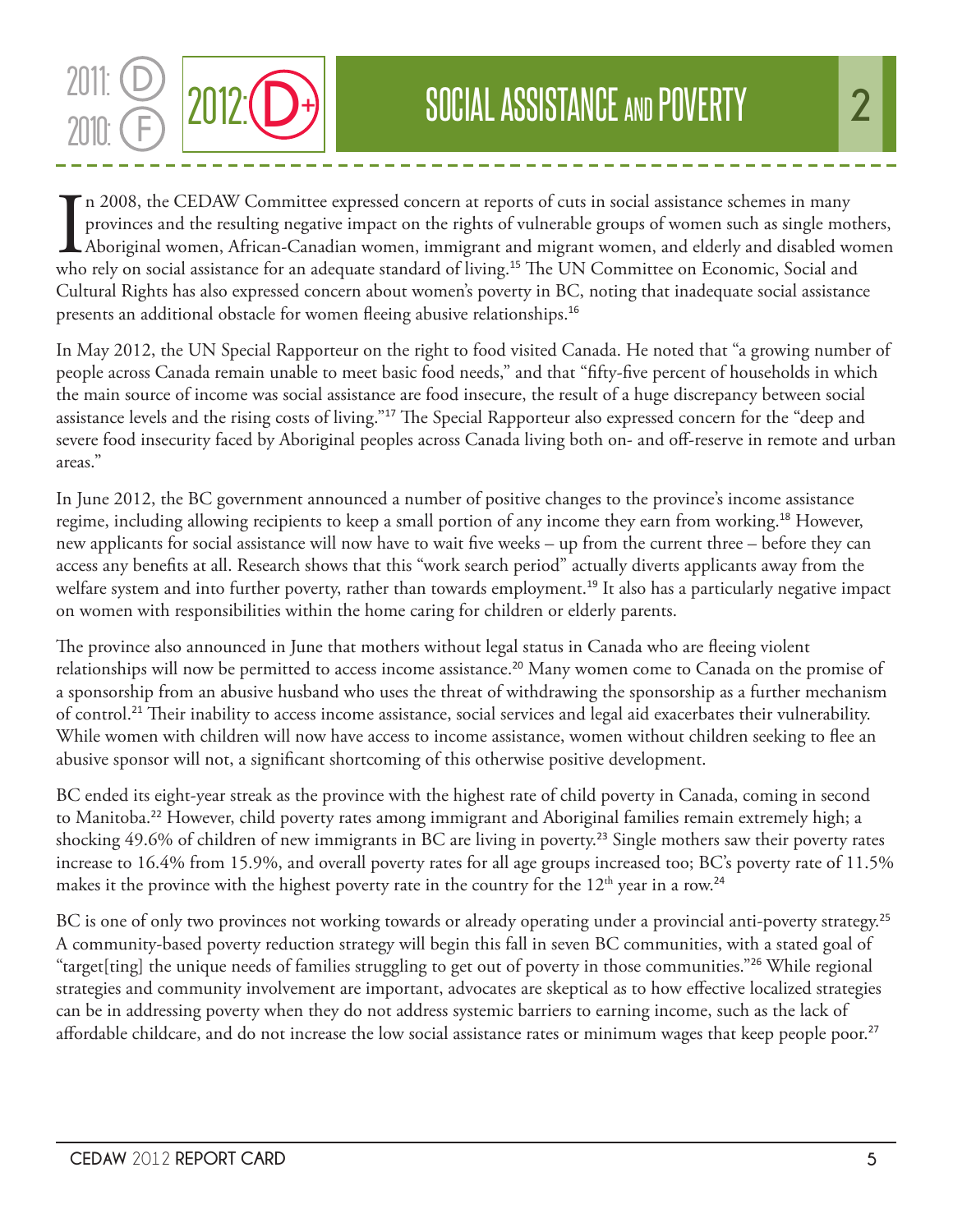# **3 MISSING AND MURDERED ABORIGINAL WOMEN AND 2012: CD** 2011:<br>GIRLS

 $\prod_{\text{that}}$ n 2008, the CEDAW Committee remained "concerned that hundreds of cases involving Aboriginal women who have gone missing or been murdered in the past two decades have neither been fully investigated nor attracted priority attention, with the perpetrators remaining unpunished."<sup>28</sup> The Committee recommended that the government: urgently investigate cases of Aboriginal women who have gone missing or been murdered in recent decades; determine whether there is a racialized pattern and address that pattern; and examine the reasons for the system's failure to adequately protect or investigate these cases to date.<sup>29</sup> This year, the Committee on the Elimination of all forms of Racial Discrimination remained concerned that "Aboriginal women and girls are disproportionate victims of life-threatening forms of violence, spousal homicides and disappearances," and called on Canada to establish a national database on murdered and missing Aboriginal women.<sup>30</sup>

The Native Women's Association of Canada (NWAC) and the Canadian Feminist Alliance for International Action (FAFIA) requested that the CEDAW Committee conduct an inquiry into the disappearances and deaths of Aboriginal women across Canada, which the Committee has agreed to undertake.<sup>31</sup> The Downtown Eastside Women's Centre and February 14th Women's Memorial March Committee, groups which are rooted in the neighbourhood from which so many of the missing and murdered women disappeared, also made submissions to the CEDAW Committee.<sup>32</sup> NWAC and FAFIA were granted a hearing before the Inter-American Commission on Human Rights, where they made submissions on the nature and extent of violence against Aboriginal women and girls in BC and across Canada, and the profound failures of supposedly corrective steps such as the Missing Women's Inquiry.<sup>33</sup>

In October, 2011, the Missing Women's Commission of Inquiry commenced hearings. However, the community, women's and Aboriginal organizations who had demanded the Inquiry in the first place were denied the opportunity to participate meaningfully in the proceedings when government refused to provide any funding for legal representation. This insult was compounded by reports of massive payments made to Inquiry staff lawyers and researchers.<sup>34</sup> As expected, the Inquiry proved to be a highly contentious and adversarial process involving dozens of lawyers, most of them representing current and former police officers.<sup>35</sup> Throughout the Inquiry, lawyers for the families of women who went missing or were murdered faced considerable difficulties gaining access to important documents, and there were a number of delays in disclosure.<sup>36</sup> The deadline imposed by the provincial government on the Inquiry hearing meant a number of potential witnesses who were thought to have critical information weren't called to testify.

On March 4, 2012, the lawyer hired to represent Aboriginal interests at the Inquiry, Robyn Gervais, resigned from her position. In her statement to the Commission withdrawing from the Inquiry she cited the delay in calling Aboriginal witnesses, the failure to provide adequate hearing time, the ongoing lack of support for the Inquiry from the Aboriginal community, and the disproportionate focus on police evidence as indicative that Aboriginal interests had not and would not be adequately represented in the proceedings.<sup>37</sup> Earlier, Ms. Gervais had requested four days of hearings for two panels of witnesses who could provide the Inquiry with insight about Aboriginal interests and the relationship between Aboriginal people and police in Vancouver's Downtown Eastside. She was told, without explanation, that one day of hearing would be granted for the first panel, while the second panel was dismissed entirely. "Given that these hearings were largely about missing and murdered Aboriginal women, I feel that I shouldn't have to fight to have the voices of the Aboriginal community heard," she said.

2010:

 $2012$ :  $\bigoplus$   $\bigoplus_{2010}$ :  $\bigodot$ 

D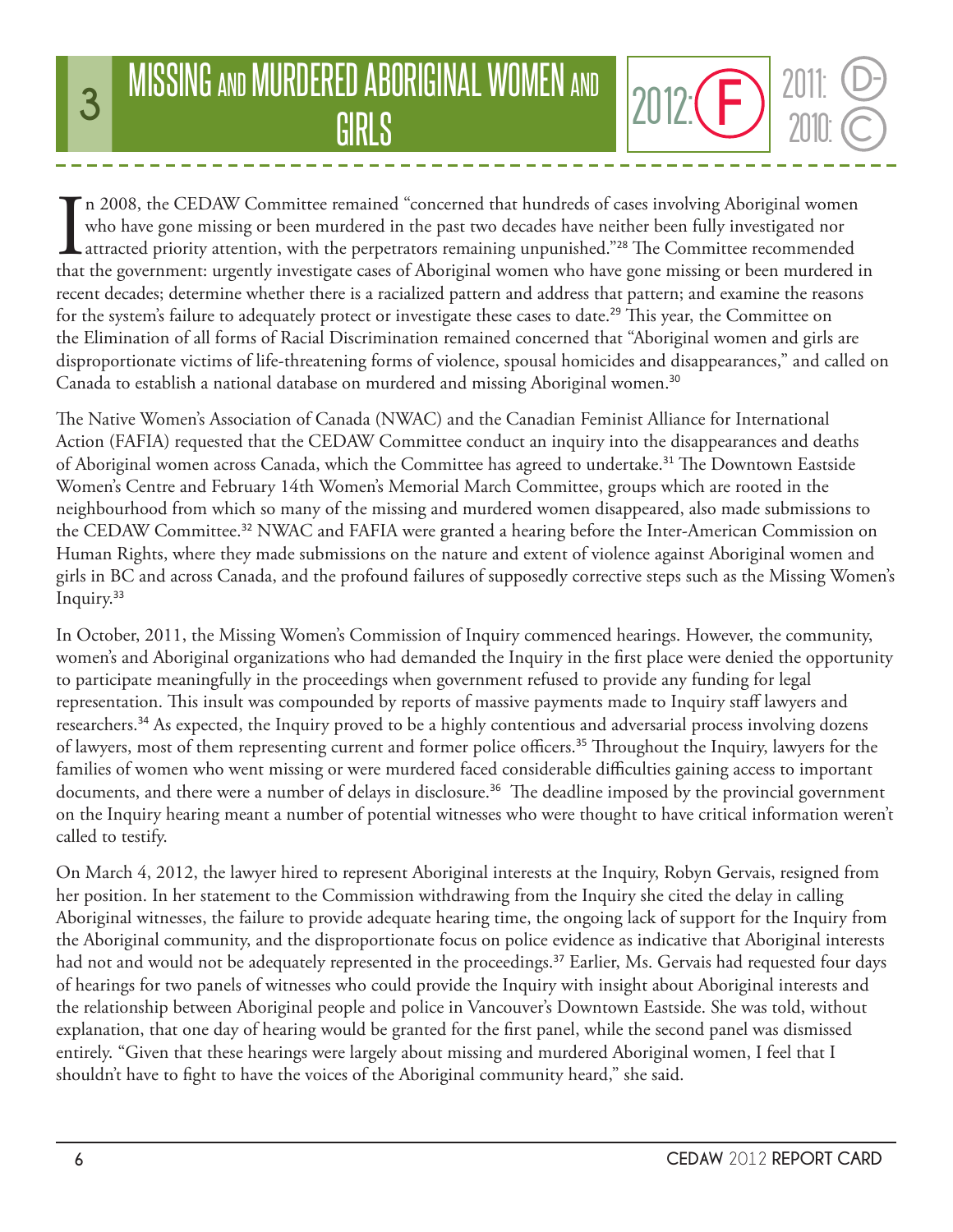

 $\prod_{\text{called}}$ n 2008, the CEDAW Committee expressed regret over the absence of a national housing strategy, and expressed concern at the current severe housing shortage, in particular in Aboriginal communities, and at the high cost of rent and its impact on women.<sup>38</sup> The UN Committee on Economic, Social and Cultural Rights has called on all levels of government to "address homelessness and inadequate housing as a national emergency" by reinstating or increasing social housing programs, improving and properly enforcing anti-discrimination legislation, increasing shelter allowances and social assistance rates "to realistic levels" and providing adequate support to people with disabilities.<sup>39</sup> The Committee also called on Canada to pay special attention to the particular vulnerabilities of homeless girls and take all necessary measures to provide them with adequate housing and services. In his comprehensive report on the right to housing in Canada, the UN Special Rapporteur on the right to housing described how the lack of adequate and secure housing particularly impacts women, who are disproportionately affected by poverty, homelessness, housing affordability problems, violence, and discrimination in the private rental market.<sup>40</sup>

Overall levels of homelessness in Vancouver remained virtually unchanged this year, with 1,602 people identified as homeless during the city's annual homeless count.<sup>41</sup> However, street homelessness nearly doubled, with 306 people identified as living without any kind of shelter. Thirty-two percent of those experiencing homelessness in Vancouver are Aboriginal. The number of women who are homeless has also increased, and women now comprise 26% of the total homeless population in the City of Vancouver. Across Metro Vancouver, 30% of homeless individuals are women.<sup>42</sup> The number of homeless families has also increased across Metro Vancouver, and the majority of the children in those families are aged 12 or younger.<sup>43</sup> These numbers most certainly underestimate the scale of women's homelessness, as most women will go to great lengths to avoid sleeping on the streets or in shelters by couch-surfing or remaining in unsafe relationships and environments.

In June 2012, the BC government committed \$2.3 million to the St. James Community Services Society to renovate and convert a temporary 26-bed shelter into a permanent 52-bed women's only shelter in Vancouver's Downtown Eastside.<sup>44</sup> The government will also provide six months worth of operational funding for the shelter. In May, new supportive housing units for women and single mothers with children were opened in Surrey and Abbotsford,<sup>45</sup> and government is also assisting in the purchase and conversion of a residential home to provide eight beds of secondstage housing for women in Surrey.<sup>46</sup>

Second-stage and transitional housing for women and girls fleeing violence is crucial to women's safety, security and equality. However, the lack of adequate spaces means many women and girls who request assistance cannot be accommodated; over 6,000 women were turned away from BC transition houses in 2008/9.<sup>47</sup> Additionally, women leaving transition houses face significant challenges in finding a safe and affordable place to live. Estimates suggest that over a quarter of women leaving transition houses become homeless, including staying with family and friends, while almost a third return to their previous address, which, in most circumstances, means returning to an abusive situation.<sup>48</sup> In BC, all of the safe houses for youth are co-ed; research shows that teenage girls are reluctant to make use of co-ed services for street-involved youth due to hears of intimidation and violence by male patrons.<sup>49</sup> Clearly, much more is necessary to assist women and girls fleeing violence to access safe and affordable housing.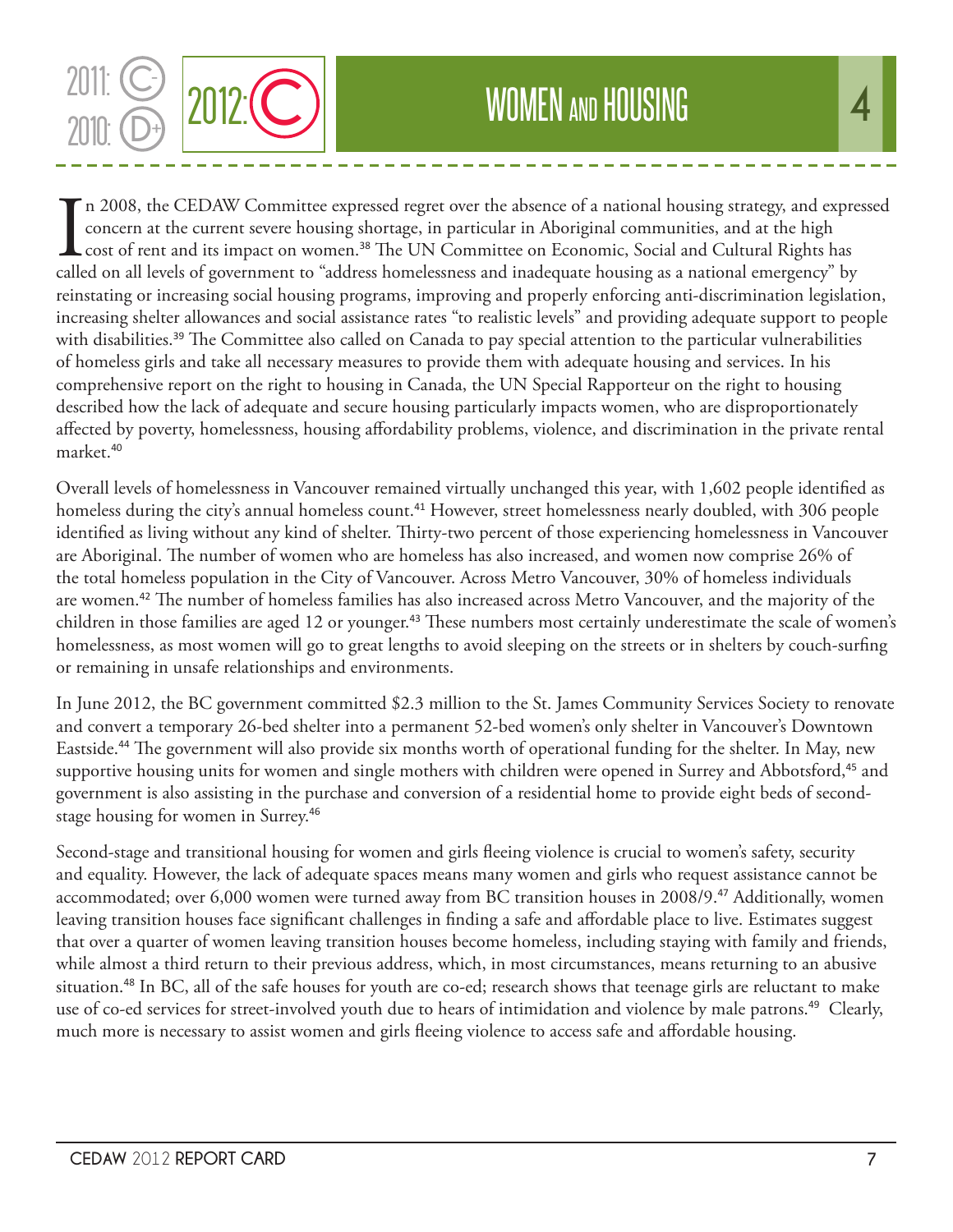In 2008, the CEDAW Committee was concerned about the disproportionate number of Aboriginal, African-Canadian and other women and girls of colour incarcerated in Canadian prisons.<sup>50</sup> The Committee was particularly concerne n 2008, the CEDAW Committee was concerned about the disproportionate number of Aboriginal, African-Canadian and other women and girls of colour incarcerated in Canadian prisons.<sup>50</sup> The Committee was **L** particularly concerned about "the continuing presence of male guards in female prisons, which increases the of adolescent girls in juvenile detention, who are often detained in mixed-sex prisons, where they are exposed to violence from adolescent male detainees or from male prison guards."<sup>51</sup> Co-ed incarceration continues in Canadian youth custody centres, and girls are also routinely transferred and held in court and police jails with male adults and youth, where they are subject to harassment and intimidation.<sup>52</sup>

The *UN Standard Minimum Rules for the Treatment of Prisoners* and the *UN Rules for the Protection of Juveniles Deprived of their Liberty* require that male guards should not enter any part of a prison facility in which girls or women are imprisoned unless accompanied by a woman officer;<sup>53</sup> these rules serve as an important guideline for internationally acceptable treatment of incarcerated individuals. However, male guards and police officers continue to monitor women and girls held in some BC jail cells. An August 2012 report by the Commission for Public Complaints Against the RCMP details an incident in which seven male Mounties and guards watched two female detainees have sex in the cells of the Kamloops RCMP detachment.<sup>54</sup> Three RCMP officers and a Kamloops guard have been charged with breach of trust for their behaviour.

Alouette Correctional Centre for Women will soon be adding 104 maximum security units to their facility.<sup>55</sup> Women designated as maximum security inmates are currently housed in the Surrey Pre-Trial Centre, and the new beds will mean that all female inmates will be housed in one place. In January 2012, the Ministry of Children and Family Development announced the centralization of the detention of girls, with a proposal to transport girl prisoners across the province to the Burnaby youth prison. West Coast LEAF, the BC Civil Liberties Association and Justice for Girls condemned the move, citing likely violations of children's human rights and expressing concerns about the impacts on Aboriginal and rural girls, who would be displaced hundreds of kilometers from their families and communities.<sup>56</sup> The groups called on the BC Representative for Children and Youth to review the plan, and the government has agreed to allow her office to monitor the situation; the McCreary Centre Society will also conduct an independent evaluation, including interviews with girls upon their release from custody, to determine whether the centralization is an improvement.<sup>57</sup>

The problems highlighted by the CEDAW Committee of overcrowding and the disproportionate incarceration of Aboriginal, African-Canadian and other women and girls of colour in Canada's prisons continue, and a shift seems unlikely after this year's passage of Bill C-10, the so-called *Safe Streets and Communities Act*, which imposes mandatory minimum sentences for a wide range of offences. In submissions to the Senate Committee on Legal and Constitutional Affairs, West Coast LEAF and national LEAF highlighted how the government's formalistic, "one size fits all" approach and removal of discretion from sentencing judges will undermine substantive equality and perpetuate the historic disadvantage of marginalized groups.<sup>58</sup> Already, judges are refusing to impose the new mandatory minimums, with one judge describing them as "fundamentally unfair, outrageous, abhorrent and intolerable."<sup>59</sup> A recent report commissioned by the Public Safety Department warns that the government's agenda of stiffer sentences and harsher measures for prisoners "will only serve to further increase the numbers [of imprisoned Aboriginal women] and worsen the already staggering injustice experienced by Aboriginal people as a whole."<sup>60</sup>

2010:

2012: C **2011: C** 

C

**+**

B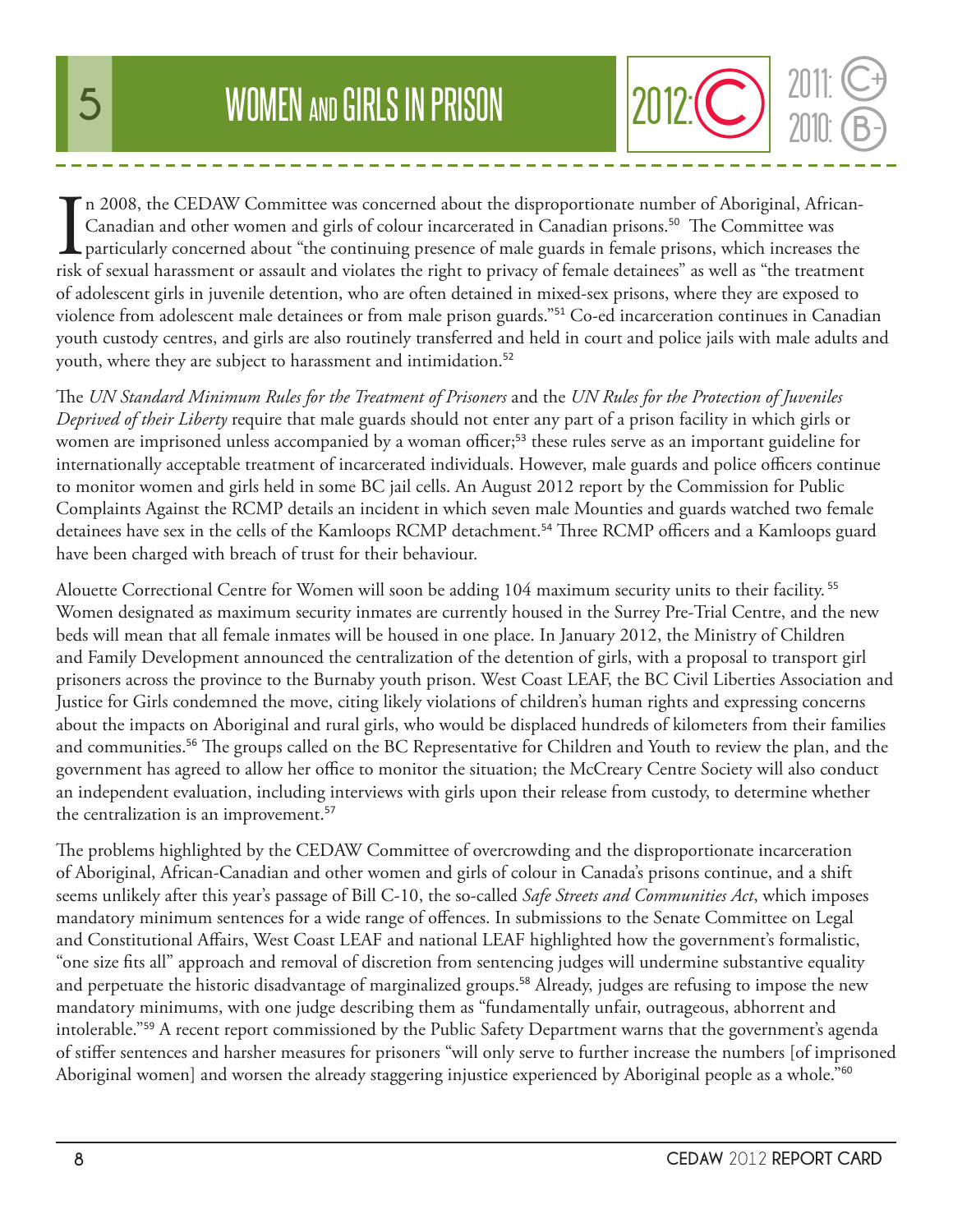The CEDAW Committee has noted that "[g]ender-based violence is a form of discrimination that seriously inhibits women's ability to enjoy rights and freedoms on a basis of equality with men."<sup>61</sup> In its 2008 report, the Committee expressed concern that domestic violence continues to be a significant problem, and was particularly concerned about a number of elements of the social services' and justice system's response to violence against women, including: the use of diversion and mediation in situations involving domestic violence; the practice of "dual charging" (charging both partners in cases of domestic violence); an insufficient number of shelters for victims of violence; and the failure of courts to take domestic violence into account in custody and access determinations.<sup>62</sup> The UN Committee on the Elimination of Racial Discrimination has expressed concern that Aboriginal women and girls are disproportionately victims of life-threatening forms of violence, spousal homicides and disappearances, while the UN Office of the High Commissioner for Human Rights has highlighted the disproportionate and often hidden impact of violence against women and girls with disabilities.<sup>63</sup>

Violence against women and girls remains a devastating problem in British Columbia. The most recent statistics reveal that in 2010, there were 16,259 reported cases of intimate partner violence (which includes spousal and dating violence) and 13,574 reported cases of family violence.<sup>64</sup> Women's risk of domestic and intimate partner violence was more than twice that of males, and women's vulnerability to violence is heightened by other forms of oppression including race, poverty, disability, and immigration status. Aboriginal women were found to be three times more likely to be victims of violence overall and more than twice as likely to be victims of spousal violence than non-Aboriginal women.<sup>65</sup> A recently published report by the BC Coroner's Service shows that British Columbia has an average of 16.3 deaths per year related to intimate partner violence, and 72.5% of the people who died as a result of intimate partner violence between 2003 and 2011 were women.<sup>66</sup> Since domestic and sexual violence remain highly underreported crimes, these statistics provide a mere glimpse into a deeply rooted social problem.

The Vancouver Police Department has drafted, but has yet to implement, new guidelines for enforcement of the laws relating to adult sex work.<sup>67</sup> The guidelines prioritize protection of sex workers over punishment, and emphasize a relationship-building approach and a move away from criminalization, in the hopes that sex workers will be better able to reach out to police for help and protection when they need it. Survival sex workers are an extremely vulnerable population and are at high risk of physical, sexual and emotional violence. The new guidelines set out that police calls regarding violence against sex workers are to be treated as a priority for assessment and response. The VPD guidelines follow on the heels of a City of Vancouver report issued in September 2011 that called for increased support for sex workers looking to exit the industry and funding for a 24-hour drop-in shelter for sex workers in Vancouver's Downtown Eastside.<sup>68</sup> The City of Vancouver has prioritized the issue with a 26% increase in funding to address sex worker safety from 2010 to 2012.<sup>69</sup>

BC's new *Family Law Act*, which was passed in November 2011 and will come into force next March, takes significant strides towards addressing violence against women in the family context. The new *Act* includes a broad definition of family violence that includes physical, sexual, emotional and psychological abuse, and makes family violence a relevant factor in determining the best interests of children in custody and access cases. Another important change is that protection orders, which will replace restraining orders in family law cases, can now be issued on the court's own initiative, removing the prior onus on women to apply for this needed protection from the court. Significantly for women's safety, a protection order will trump any other order issued by the court in a family law proceeding, meaning that if the protection order restricts one spouse from communicating with the other, but an access order requires that the spouses communicate to coordinate access visits, the protection order takes precedence.

2011: C<sup>++</sup> 2012: **B**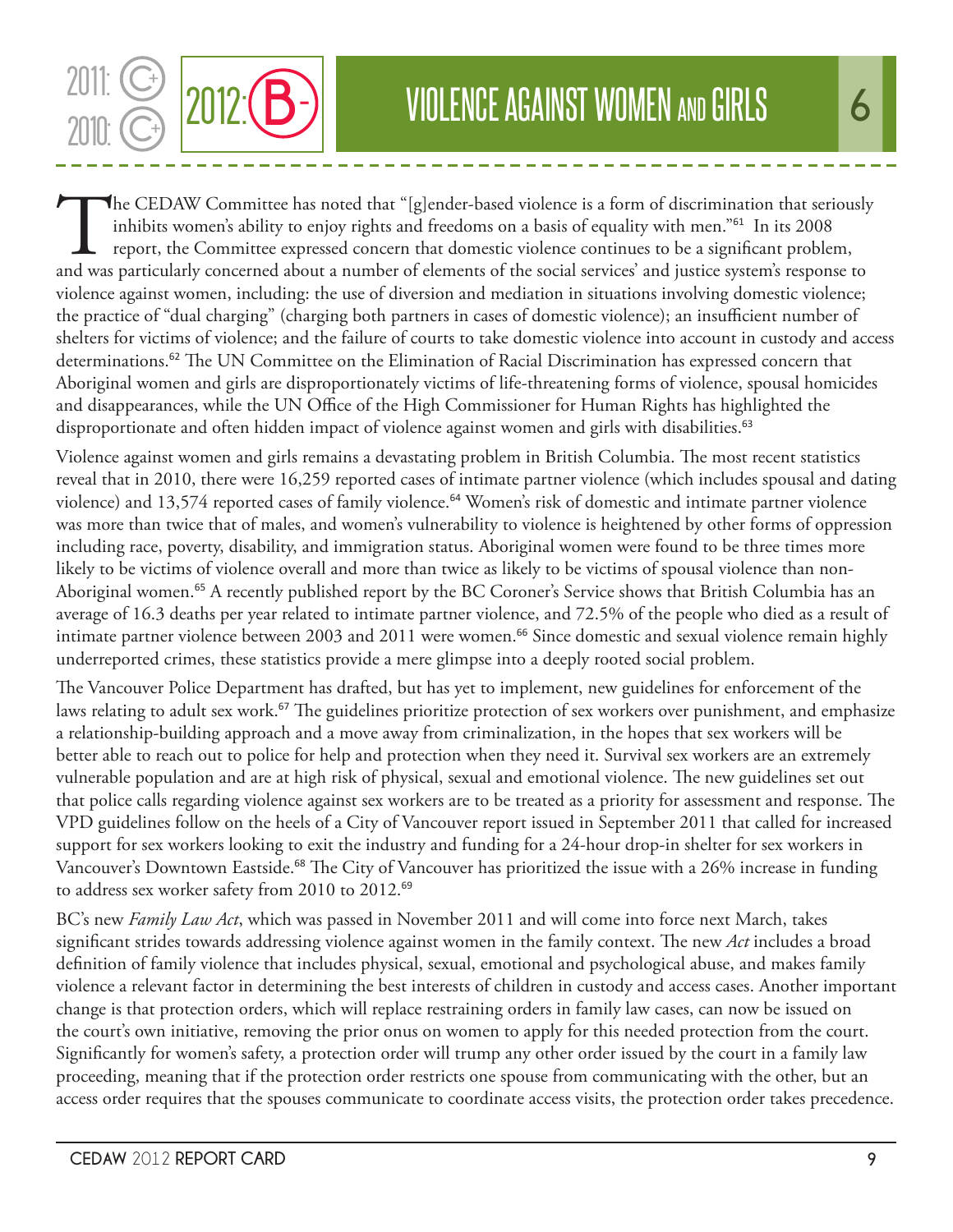EDAW requires that state parties promote the establishment and development of a network of childcare facilities in order to ensure women's effective right to work.<sup>70</sup> In its 2008 comments on Canada, the CEDAW Committee re facilities in order to ensure women's effective right to work.<sup>70</sup> In its 2008 comments on Canada, the CEDAW Committee remained "gravely concerned at the fact that poverty is widespread among women, in lack of affordable quality childcare on women's economic empowerment,<sup>72</sup> and urged Canada to "step up its efforts to provide a sufficient number of affordable childcare spaces."<sup>73</sup>

The Organization for Economic Cooperation and Development (OECD) and UNICEF both rank Canada last among OECD countries for investing in child care services for children under six years of age.<sup>74</sup> Federal and provincial spending on child care for children under 6, including full-day Kindergarten and the child care tax deduction, accounts for only 0.28% of provincial GDP, less than half the average of 0.7% spent by other OECD nations, and well below the 1% of GDP recommended by experts.<sup>75</sup>

While most BC mothers with young children are also working in the paid labour force, their participation rates are lower than the Canadian average.<sup>76</sup> BC mothers whose youngest child is between 3 and 15 years of age have the lowest paid labour force participation in Canada, while BC mothers with a child under 2 have the second lowest participation rate. Quebec's child care program, implemented 12 years ago, has been credited with assisting 70,000 women with young children who, without access to child care would not be working, to enter the paid labour force, a 3.8% increase in women's employment overall.

This year, the Coalition of Child Care Advocates of BC (CCABC) and Early Childhood Educators of BC developed a Community Plan for a Public System of Integrated Early Care and Learning.<sup>77</sup> Under the Plan, full-time child care would cost families \$10 a day, and would be free for families with annual incomes under \$40,000. Every child would have the right to participate, including children with extra support needs and those facing economic, social or other barriers. Staff wages would average around \$25, and comprehensive training and professional development would be offered.

The Plan's authors cite research showing that public investments in early care and learning systems pay for themselves, with a return of \$2.54 for every dollar invested in the type of system proposed in the Plan. Research from Quebec shows that the ripple effect of working mothers' employment contributed an additional \$5.2 billion to the province's economy and increased Quebec's GDP by 1.7%, and the impact of working mothers' increased purchasing power and taxes paid, along with reduced social transfers, means that for every dollar Quebec invests in its child care system, it recovers \$1.05, while the federal government recovers an additional 44 cents.

2010:

2012:**C-** 2011: C-

C

**-**

C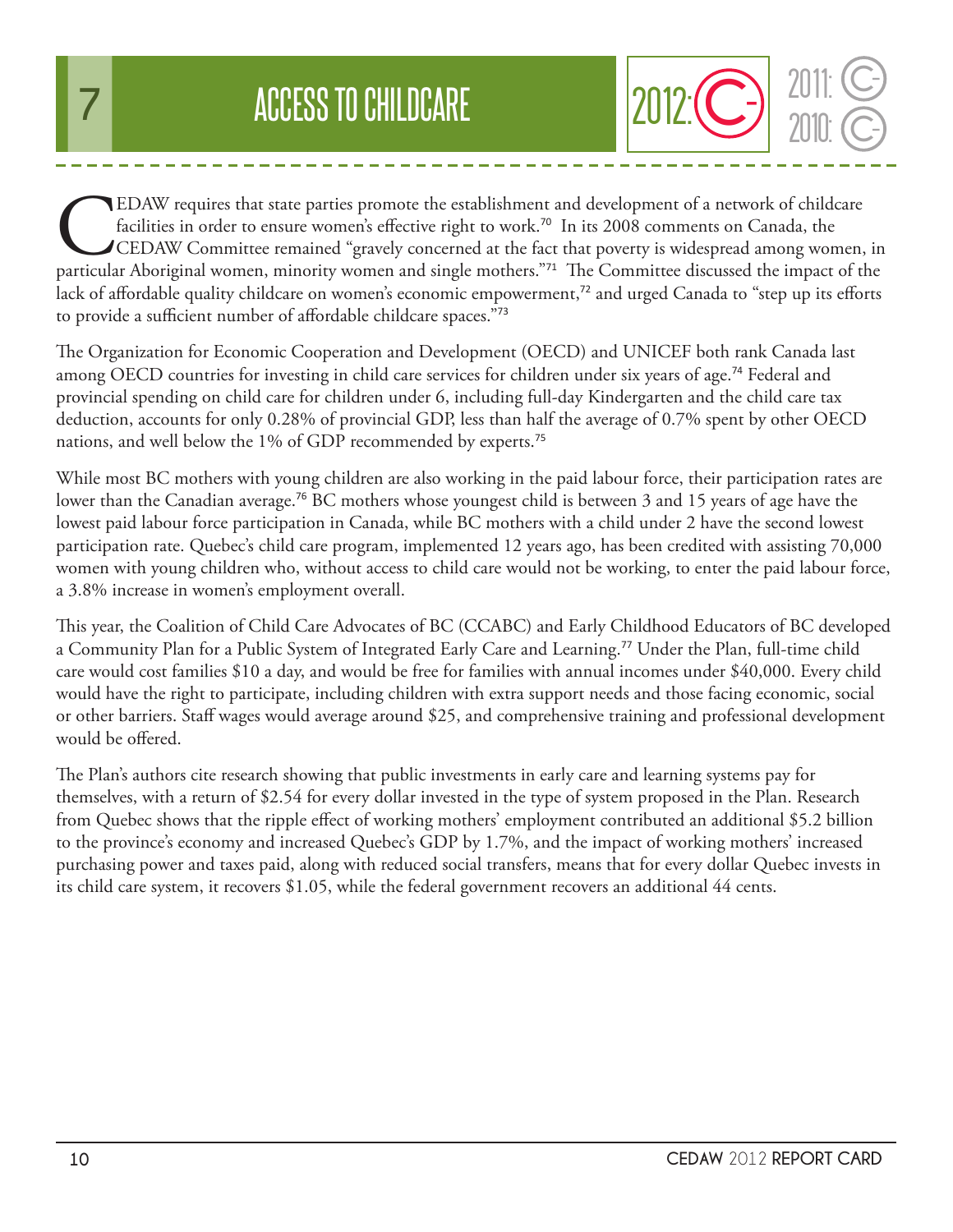

In 2008, the CEDAW Committee applauded Canada's attempts to integrate gender and diversity consideration into the delivery of health care services, but expressed concern about the health of marginalized population the serv n 2008, the CEDAW Committee applauded Canada's attempts to integrate gender and diversity considerations into the delivery of health care services, but expressed concern about the health of marginalized populations and  $\mathsf L$  the services available to them.<sup>78</sup> The Committee noted its concern that Aboriginal women are disproportionately problems.<sup>79</sup> The Committee expressed regret "that Aboriginal women in Canada continue to live in impoverished conditions, which include high rates of poverty, poor health, inadequate housing, lack of access to clean water, low school-completion rates and high rates of violence."80 The World Health Organization's Commission on Social Determinants of Health found that: "In countries at all levels of income, health and illness follow a social gradient: the lower the socioeconomic position, the worse the health."<sup>81</sup>

The BC Centre of Excellence for Women's Health, an organization dedicated to women's health research, had its federal funding eliminated in the Harper government's 2012 budget.<sup>82</sup> The Centre is one of six federally funded organizations devoted to research and communication in women's health that will lose its funding after the Conservative government eliminated the Women's Health Contribution Program, which was critical to funding innovative social policy research, building community partnerships and providing mentorship opportunities for students in women's health.

Federal funding cuts will also affect refugees in BC, many of whom are no longer eligible for supplemental health benefits including drugs, dentistry, vision care and mobility devices. Most refugees, including children, will no longer be covered for medications for serious diseases such as diabetes and heart disease, and services including prenatal care will also lose coverage. The move has been widely criticized by doctors, including the president of the Canadian Medical Association, who stated that Canada is "turning its back" on some of the most vulnerable and disenfranchised residents in the country.<sup>83</sup>

In June, the BC government restored access to some medically necessary devices for people with disabilities, which it had cut in 2010.<sup>84</sup> In January, the BC government promised \$40 million towards supports and services for people with developmental disabilities, falling far short of the \$65 million that Community Living BC says it needs to clear the backlog in its services.<sup>85</sup> An internal review of CLBC last year found that the agency had forced people out of group homes, routinely downgraded services for young people with developmental disabilities, and lacked sufficient funding to keep pace with growing demands.<sup>86</sup> A few months after the review, senior CLBC executives received pay increases, drawing criticism from disability rights advocates who point out that community service workers providing front-line care to people with developmental disabilities have not received a pay increase in three years.<sup>87</sup>

The lack of specialized care for people with mental health and addiction issues is a serious issue across the province. Several individuals have spent months, even years, in regional general hospitals because no other facility exists that can meet their needs.<sup>88</sup> The Fraser Health Authority recently cut the budget of the Delta View Habilitation Centre, forcing the relocation of 71 seniors with mental health and substance use problems to other facilities.<sup>89</sup>

It is well-established that income, and socioeconomic status more broadly, is closely related to virtually all health outcomes, and a recent Canadian Medical Association poll found a large and increasing gap between the health status of Canadians in lower income brackets compared to their wealthier counterparts.<sup>90</sup> Living and working conditions play a significant role in determining health,<sup>91</sup> and women's higher poverty rates and more precarious employment situations may mean that their health is adversely affected. In fact, reducing poverty may be the best way to improve health among lower income Canadians.<sup>92</sup>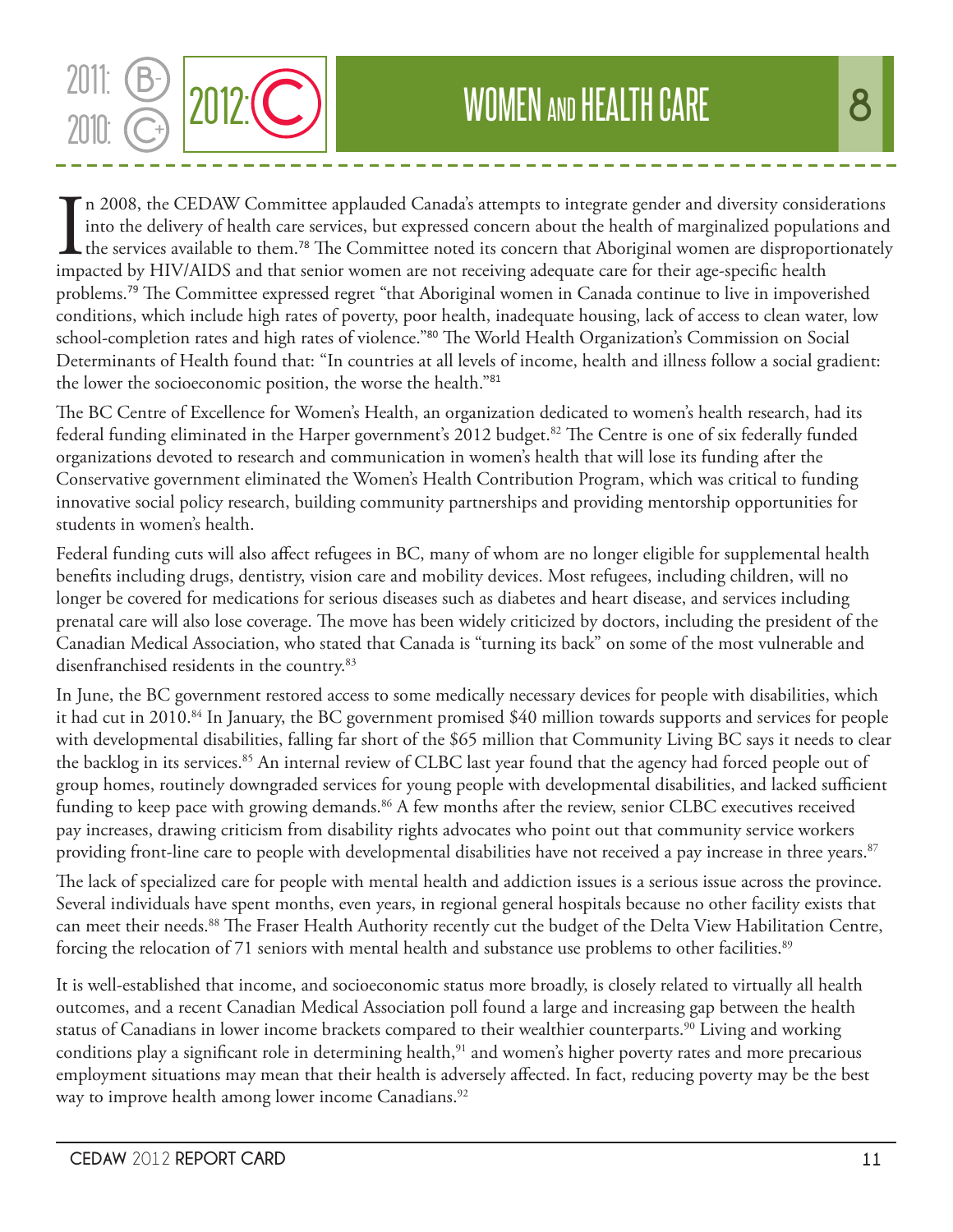#### CITATIONS

- 1 *Concluding observations of the Committee on the Elimination of Discrimination against Women: Canada*, at para. 21, UN Doc. CEDAW/C/CAN/CO/7 (7 November 2008).
- 2 *Concluding observations of the Committee on the Civil and Political Rights: Canada* at para. 23, UN Doc. CCPR/C/CAN/CO/5 (20 April 2006).
- 3 *Legal empowerment of the poor and eradication of poverty*, GA Res., UN GAOR, 64th Sess., UN Doc. A/RES/64/215 at 2 (23 March 2010).
- 4 *Report of the Secretary General, Legal empowerment of the poor and eradication of poverty,* UN GAOR, 64th Sess., UN Doc. A/64/133 (13 July 2009) at 6.
- 5 Committee on the Elimination of Discrimination against Women, Communication No. 19/2008, Views adopted by the Committee at its fifty-first session, 13 February – 2 March 2012.
- 6 Legal Services Society, Legal Aid Brief, May 2012, online: <http:// www.lss.bc.ca/lab/2012\_may.php>.
- 7 Ministry of Justice press release, "Legal aid for families and children increased" (30 December 2011), online: <http://www. newsroom.gov.bc.ca/2011/12/legal-aid-for-families-and-childrenincreased.html>.
- 8 See West Coast LEAF, *Rights-Based Legal Aid*: *Rebuilding BC's*  Broken System, online: <http://www.westcoastleaf.org/userfiles/file/ CCPA Legal Aid 2010.pdf>.
- 9 Kim Nursall and Neal Hall, "'Lay litigants' add to delays in BC courts" *The Vancouver Sun* (5 June 2012), online: <http://www.vancouversun.com/news/todays-paper/ litigants+delays+courts/6731227/story.html>.
- 10 Legal Services Society, *Making Justice Work: Improving access and outcomes for British Columbians, Report to the Minister of Justice and*  Attorney General (1 July 2012), online: <http://www.lss.bc.ca/assets/aboutUs/reports/submissions/makingJusticeWork.pdf>.
- 11 "BC trial lawyers take stand over lack of legal aid" *CBC News* (4 January 2012), online: <**http://www.cbc.ca/news/canada/british**columbia/story/2012/01/04/bc-legal-aid-trial-lawyers.html>.
- 12 *DeKova v. DeKova*, 2011 BCSC 1271 at para. 14.
- 13 Cristin Schmitz, "Access to Justice initiative builds" *The Lawyers Weekly* (24 August 2012), online: <http://www.lawyersweekly.ca/ index.php?section=article&articleid=1720>.
- 14 *Vilardell v. Dunham*, 2012 BCSC 748.
- 15 *Concluding observations of the Committee on the Elimination of Discrimination against Women: Canada*, *supra* note 1, at para. 13.
- 16 *Concluding observations of the Committee on Economic, Social and Cultural Rights, Canada*, at para. 26 (22 May 2006).

17 Olivier De Schutter, Special Rapporteur on the Right to Food: Visit to Canada from 6 to 16 May 2012, End of Mission Statement, online: <http://www.ohchr.org/en/NewsEvents/Pages/DisplayNews.aspx?NewsID=12159&LangID=E>.

------------------

- 18 Raise the Rates, "Welfare changes help and hurt BC's most vulnerable" (11 June 2012), online: <http://raisetherates. org/2012/06/11/welfare-changes-help-and-hurt-bcs-most-vulnerable/>.
- 19 Canadian Centre for Policy Alternatives, *Denied Assistance: Closing the Front Door on Welfare in BC* (March 2006), online: <**http://** www.policyalternatives.ca/sites/default/files/uploads/publications/ BC\_Office\_Pubs/bc\_2006/denied\_assistance.pdf>.
- 20 Cheryl Ross, "Advocates laud BC premier's abused women decision" *The Courier* (14 June 2012), online: <http://www. vancourier.com/Advocates+laud+premier+abused+women+decisi on/6782459/story.html>.
- 21 See West Coast LEAF Position Paper on Violence against Women without Immigration Status (May 2012), online: <http:// westcoastleaf.org/userfiles/file/Position%20Statement%20-%20 Women%20without%20Status%20in%20Canada.pdf>.
- 22 CBC News, "BC child poverty rate improves" (18 June 2012), online: <http://www.cbc.ca/news/canada/british-columbia/story/2012/06/18/bc-child-poverty.html>.
- 23 First Call, 2011 Child Poverty Report Card, online: <http://www. firstcallbc.org/pdfs/economicequality/3-reportcard2011.pdf>.
- 24 Katie Hyslop, "BC drops in child poverty, up in overall poverty" *The Tyee*, (18 June 2012), online: <http://thetyee.ca/Blogs/The-Hook/BC-Politics/2012/06/18/BC-drops-in-child-poverty-up-inoverall-poverty/>.
- 25 *Ibid*.
- 26 Ministry of Children and Family Development press release, "Seven communities to pilot poverty reduction strategies" (12 April 2012), online: <http://www.newsroom.gov.bc.ca/2012/04/ seven-communities-to-pilot-poverty-reduction-strategies.html>.
- 27 First Call, "BC's 'alleged' poverty reduction strategy: When is a strategy not a strategy?" (August 2012), online: <http://www.firstcallbc.org/pdfs/EconomicEquality/BC%27s%20regl%20PR%20 plans%20Aug%2012.pdf>.
- 28 *Concluding observations of the Committee on the Elimination of Discrimination against Women: Canada*, *supra* note 1 at para. 31.
- 29 *Ibid.* at para. 32.
- 30 *Concluding observations of the Committee on the Elimination of all forms of Racial Discrimination: Canada* at para. 17, UN Doc CERD/C/CAN/CO/19-20 (4 April 2012).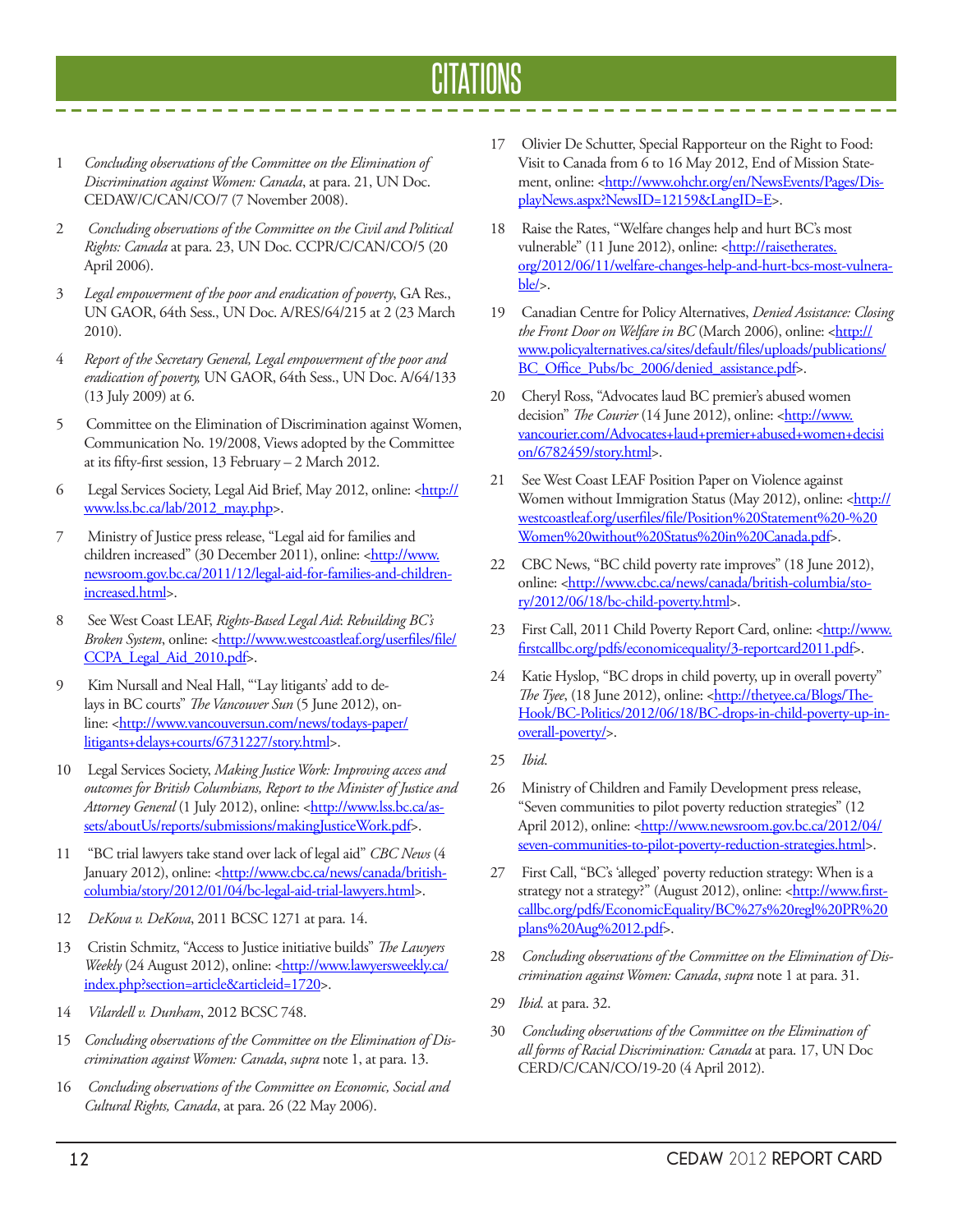### CITATIONS (cont.)

- 31 Native Women's Association of Canada press release, "UN will conduct Inquiry into Missing and Murdered Aboriginal Women in Canada" (13 December 2011), online: <**http://www.nwac.ca/** media/release/13-12-11>.
- 32 February 14th Annual Women's Memorial March press release, "DTES Women's Organizations release UN Submission Details" (14 December 2011), online: <http://womensmemorialmarch. wordpress.com/2011/12/14/dtes-womens-organizations-release-unsubmissons-details/>.
- 33 Feminist Alliance for International Action press release, "Inter-American Commission on Human Rights holds hearings on Disappearances and Murders of Aboriginal Women and Girls in BC" (27 March 2012), online: <http://fafia-afai.org/blog/2012/03/27/ inter-american-commission-on-human-rights-holds-hearing-on-disappearances-and-murders-of-aboriginal-women-and-girls-in-bc/>.
- 34 Brian Hutchinson, "Missing Women Inquiry workers paid more than BC's longest-serving judges" *National Post* (10 August 2012), online: <http://news.nationalpost.com/2012/08/10/missing-women-inquiry-workers-paid-more-than-b-c-s-longest-serving-judges/>.
- 35 Neal Hall, "Missing Women Inquiry costs soar as police 'lawyer up" The Vancouver Sun (14 February 2012), online: <http://www. vancouversun.com/news/EXCLUSIVE+Missing+Women+inquiry +costs+soar+police+lawyer/6148004/story.html>.
- 36 "Brian Hutchinson on the Pickton Inquiry: Whole story still untold" National Post (15 June 2012), online: <http://fullcomment. nationalpost.com/2012/06/15/brian-hutchinson-on-the-picktoninquiry-whole-story-still-untold/>.
- 37 Robyn Gervais, Statement to Commission, 6 March 2012, at para. 6, online: <http://www.harpergrey.com/%7EASSETS/DOCU-MENT/PDF/1/GervaisStatementtoCommissionerMarch62012. pdf>.
- 38 *Concluding observations of the Committee on the Elimination of Discrimination against Women: Canada*, *supra* note 1 at para. 8.
- 39 *Concluding observations of the Committee on Economic, Social and Cultural Rights: Canada*, supra note 16 at para. 62.
- 40 Report of the Special Rapporteur on the Right to Housing, Miloon Kothari, UN Doc. A/HRC/10/7/Add.3 (17 February 2009) at para. 63.
- 41 Presentation to Vancouver City Council, Vancouver 2012 Homeless Count Results (29 May 2012), online: <http://vancouver.ca/ ctyclerk/cclerk/20120529/documents/rr1presentationrevised.pdf>.
- 42 Stop Homelessness Media Backgrounder, "One step forward… Results of the 2011 Metro Vancouver Homeless Count (28 February 2012), online: <http://stophomelessness.ca/wp-content/ uploads/2012/02/Homeless-Count-Report-Media-Backgrounder-FINAL.pdf>.
- 43 *Ibid*.
- 44 BC Housing, "Province affirms commitment for permanent women's shelter" (19 June 2012), online: <http://www.bchousing. org/Media/NR/2012/06/19/9590\_1206190950-427>.
- 45 BC Housing, "Supportive housing for women & children opens in Abbotsford" (11 May 2012), online: <http://www.bchousing.org/Media/NR/2012/05/10/5590\_1205101405-992?pag eNumber=4&cmbYear=&cmbMonth=&bchProgram=>, and "Supportive housing for women and children opens in Surrey (4 May 2012), online: <http://www.bchousing.org/Medial NR/2012/05/03/9590\_1205031508-757?pageNumber=4&cmbYe ar=&cmbMonth=&bchProgram=>.
- 46 BC Housing, "New second-stage homes for women in Surrey" (20 January 2012), online: <http://www.bchousing.org/Media/ NR/2012/01/19/9590\_1201191502-712?pageNumber=8&cmbYe ar=&cmbMonth=&bchProgram=>.
- 47 BC Housing and BC Society of Transition Houses, *Review of Women's Transition Housing and Supports Program, Consolidated Report: Key Findings and Recommendations*, online: <http://www. bchousing.org/resources/Partner\_Resources/Program\_Resources/ Transition\_Housing\_Key-Findings-And-Recommendations.pdf>.
- 48 *Ibid*.
- 49 Justice for Girls, *More than Bricks and Mortar: A Rights-Based Strategy to Prevent Girl Homelessness in Canada* (May 2008), online: <http://justiceforgirls.org/publications/pdfs/jfg\_housing\_web.pdf>.
- 50 *Concluding observations of the Committee on the Elimination of Discrimination against Women: Canada*, *supra* note 1, at para. 34.
- 51 *Ibid.*
- 52 Justice for Girls, Submission to the UPR Follow-Up Programme for Canada (November 2011), online: <http://www.upr-info.org/ followup/session16/canada/JfGOS-Canada.pdf>.
- 53 United Nations, *Standard Minimum Rules for the Treatment of Prisoners*, 1955 at para. 53(2), online: <**http://www2.ohchr.org/english/** law/pdf/treatmentprisoners.pdf>.
- 54 Commission for Public Complaints Against the RCMP, *Report following the public interest investigation into an incident occurring in the*  Kamloops, British Columbia cells, (29 August 2012), online: <http:// www.cpc-cpp.gc.ca/prr/rep/pii/kamloops/kamloopsIntR-eng.aspx>.
- 55 Amy Judd, "Alouette gets max beds" *The Times* (8 March 2011), online: <http://www.canada.com/sports/ Alouette+gets+beds/4402402/story.html>.
- 56 Online: <http://westcoastleaf.org/userfiles/file/Letter\_to\_METL\_ re\_prison\_closures\_FINAL%5B1%5D.pdf>.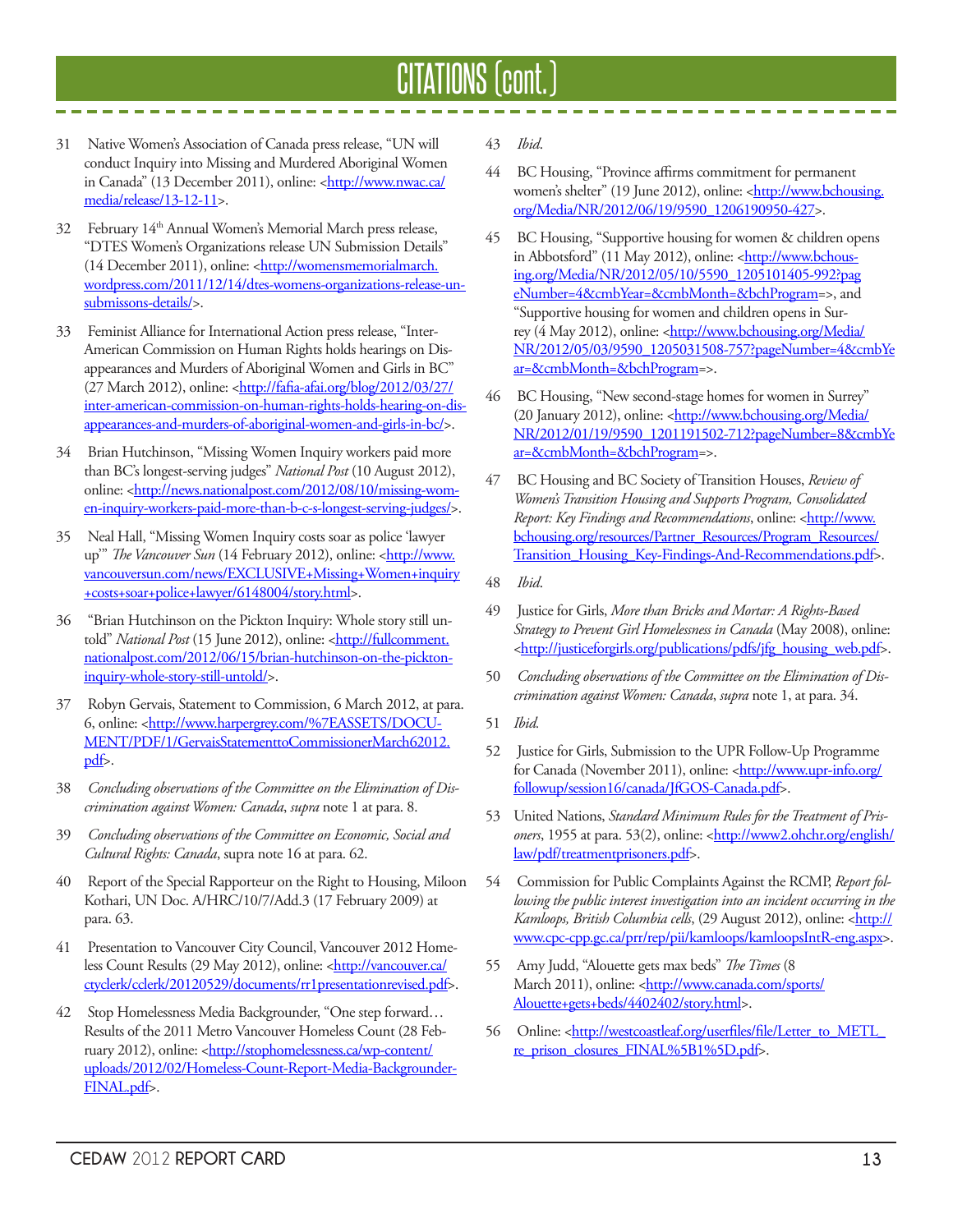### CITATIONS (cont.)

- 57 Ministry of Children and Families press release, "New measures respond to youth custody concerns" (30 March 2012), online: <http://www.newsroom.gov.bc.ca/2012/03/new-measures-respondto-youth-custody-concerns.html>.
- 58 West Coast LEAF and LEAF, Submissions on Bill C-10: The Safe Streets and Communities Act (27 February 2012), online: <http:// www.westcoastleaf.org/userfiles/file/Submission\_LEAF\_WCL\_ Bill\_C\_10\_Finale.pdf>.
- 59 *R. v. Smickle*, 2012 ONSC 602.
- 60 Jim Bronskill, "Tory crime agenda fuelling 'crisis' of aboriginal women in prison: report" *The Globe and Mail* (27 September 2012), online: <http://www.theglobeandmail.com/news/national/ tory-crime-agenda-fuelling-crisis-of-aboriginal-women-in-prisonreport/article4571334/>.
- 61 Committee on the Elimination of Discrimination against Women, General Rec. No. 19, *Violence against women*, 11th Sess. (1992) at para. 1, online: <http://www.un.org/womenwatch/daw/cedaw/recommendations/recomm.htm>.
- 62 *Ibid.*
- 63 United Nations Office of the High Commissioner for Human Rights, "Strengthening the protection fo women and girls with disabilities, a priority" (11 July 2012), online: <http://www.ohchr.org/ EN/NewsEvents/Pages/Strengtheningtheprotectionofwomenandgirlswithdisabilities.aspx>.
- 64 StatsCan, "Family violence in Canada: A statistical profile, 2010" (22 May 2012), online: <http://www.statcan.gc.ca/pub/85-002-x/2012001/article/11643-eng.pdf>.
- 65 Stats Canada, "Study: Violent victimization of Aboriginal women" (17 May 2011), online: <http://www.statcan.gc.ca/daily-quotidien/110517/dq110517b-eng.htm>.
- 66 BC Coroners Service, "Intimate partner violence in British Columbia,  $2003 - 2011$ " at p.6, online:  $\frac{\text{http://www.pssg.gov.bc.ca/}}{\text{http://www.pssg.gov.bc.ca/}}$ coroners/publications/docs/stats-domestic-violence.pdf>.
- 67 Vancouver Police Department Administrative Report, Sex Work Enforcement Guidelines (2 March 2012), online: <http://vancouver.ca/police/policeboard/agenda/2012/0321/1230.pdf>.
- 68 City of Vancouver Administrative Report, Preventing sexual exploitation and protecting vulnerable adults and neighbourhoods affected by sex work: A comprehensive approach and action plan (8 September 2011), online: <http://former.vancouver.ca/ctyclerk/ cclerk/20110922/documents/penv4.pdf>.
- 69 City of Vancouver, 2012 Social Grant Recommendations (2 May 2012), online: <http://vancouver.ca/ctyclerk/cclerk/20120502/ documents/ptec4presentation.pdf>.
- 70 *Convention on the Elimination of All Forms of Discrimination against Women,* GA Res. 34/180, UN GAOR, 34th Sess., UN Doc. A/ RES/34/180 (1979) at Article 11, 2(c).
- 71 *Concluding observations of the Committee on the Elimination of Discrimination against Women: Canada*, *supra* note 1 at para. 39.
- 72 *Ibid.*
- 73 *Ibid* para. 40.
- 74 "Early learning and child care: How does Canada Measure up?," (OECD, 2006), pp. 9-10, online: <http://childcarecanada.org/sites/ childcarecanada.org/files/BN\_EarlyLearning06.pdf> and Peter Adamson, "The child care transition: A league table of early childhood education and care in economically advanced countries," Innocenti Report Card 8, (UNICEF Innocenti Research Centre, 2008), p. 2, online: <**www.unicef-irc.org/publications/507**>.
- 75 Coalition of Child Care Advocates of BC and Early Childhood Educators of BC, "Factsheet 2: It makes good dollars & cents" online: <http://www.cccabc.bc.ca/plan/wp-content/uploads/2011/12/ CCCABC\_ECEBC\_Factsheet2.pdf>.
- 76 *Ibid*.
- 77 See online: < http://www.cccabc.bc.ca/plan/>.
- 78 *Concluding observations of the Committee on the Elimination of Discrimination against Women: Canada*, supra note 1, at 41.
- 79 *Ibid.*
- 80 *Ibid*. at para. 43.
- 81 Commission on Social Determinants of Health, World Health Organization, *Closing the gap in a generation: Health equity through action on the social determinants of health: Final Report of the Commission on Social Determinants of Health.* Geneva: World Health Organization, 2008.
- 82 BC Centre for Excellence in Women's Health press release, "Latest cuts: Another federal ministry announces program closure – the end of the Health Contribution Program at Health Canada" (23 April 2012), online: <http://www.bccewh.bc.ca/news-events/documents/HealthCanadaWHCPfundingcutpressrelease.pdf>.
- 83 David P. Ball, "Conservatives' refugee health cuts rile doctors" *The Tyee* (19 June 2012), online: <**http://thetyee.ca/News/2012/06/19/** Refugee-Health-Cuts/>.
- 84 Ministry of Social Development press release, "BC government restores medically necessary equipment and supplies" (3 July 2012), online: < http://www.newsroom.gov.bc.ca/2012/07/bc-government-restores-medically-necessary-equipment-and-supplies.html>.
- 85 BC developmental disability agency gets \$40M extra" *CTV News*  (20 January 2012), online: <http://www.ctvnews.ca/b-c-developmental-disability-agency-gets-40m-extra-1.756817>.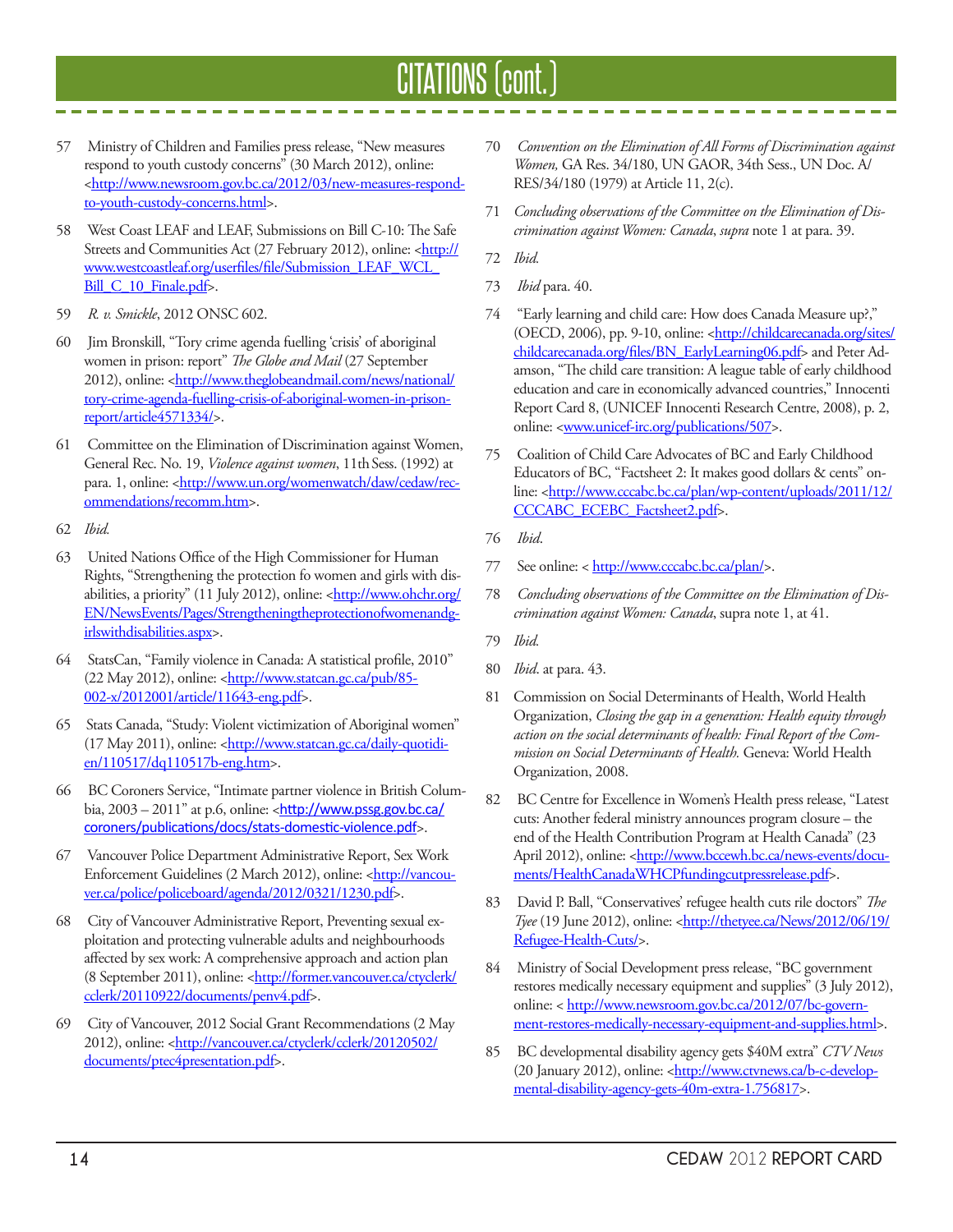# CITATIONS (cont.)

 $\frac{1}{2} \left( \frac{1}{2} \right) \left( \frac{1}{2} \right) \left( \frac{1}{2} \right) \left( \frac{1}{2} \right)$ 

- 86 Jonathan Fowlie, Community Living BC admits it pushed clients 'too hard' out of group homes" *The Vancouver Sun* (18 November 2011), online: <http://www.vancouversun.com/Community+Liv ing+admits+pushed+clients+hard+group+homes/5733866/story. html>.
- 87 Lindsay Kines, "Pay hikes for Community Living BC execs draw fire" Victoria Times Colonist (20 June 2012), online: <http://www. vancouversun.com/health/hikes+Community+Living+execs+draw+ fire/6810951/story.html>.
- 88 "BC hospital unable to release homeless woman *CBC News* (2 February 2012), online: <http://www.cbc.ca/news/canada/britishcolumbia/story/2012/02/02/bc-homeless-hospital.html>.
- 89 Maria Spitale-Leisk, "Delta View serves Fraser Health with notice" South Delta Leader (5 July 2012), online: <**http://www.southdeltale**ader.com/news/161450305.html>.
- 90 Canadian Medical Association press release, "CMA poll finds 'worrisome' gap in income-related health status" (13 August 2012), online: <http://www.cma.ca/index.php?ci\_id=204846&la\_id=1>.
- 91 Emma Haydon et al., "Chronic disease in Ontario and Canada: Determinants, Risk factors and prevention priorities" (March 2006), online: <http://www.ocdpa.on.ca/OCDPA/docs/CDP-FullReport-Mar06.pdf>.
- 92 Iglika Ivanova, "To address health inequalities, look beyond the role of individual responsibility" *Policy Note* (13 August 2012), online: <http://www.policynote.ca/to-address-health-inequalities-lookbeyond-the-role-of-individual-responsibility/>.

----